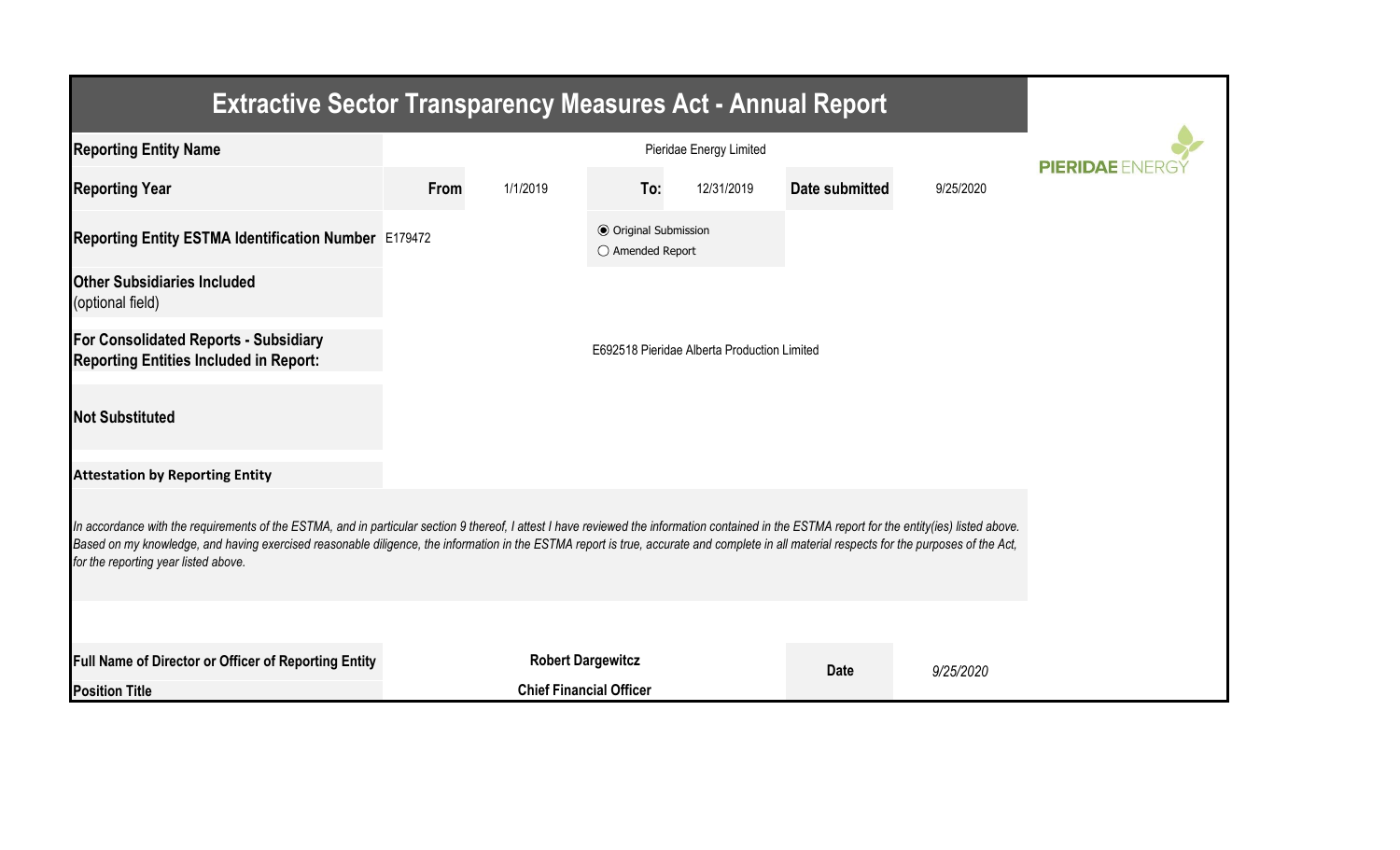| <b>Extractive Sector Transparency Measures Act - Annual Report</b> |                                             |                               |                          |                          |                                   |                |                  |                                                  |                                      |                                                                                                                                                                |  |
|--------------------------------------------------------------------|---------------------------------------------|-------------------------------|--------------------------|--------------------------|-----------------------------------|----------------|------------------|--------------------------------------------------|--------------------------------------|----------------------------------------------------------------------------------------------------------------------------------------------------------------|--|
| <b>Reporting Year</b>                                              | From:                                       | 1/1/2019                      | To:                      | 12/31/2019               |                                   |                |                  |                                                  |                                      |                                                                                                                                                                |  |
| <b>Reporting Entity Name</b>                                       |                                             | <b>Currency of the</b><br>CAD |                          |                          |                                   |                |                  |                                                  |                                      |                                                                                                                                                                |  |
| <b>Reporting Entity ESTMA</b><br><b>Identification Number</b>      |                                             | <b>Report</b>                 |                          |                          |                                   |                |                  |                                                  |                                      |                                                                                                                                                                |  |
| <b>Subsidiary Reporting Entities (if</b><br>necessary)             | E692518 Pieridae Alberta Production Limited |                               |                          |                          |                                   |                |                  |                                                  |                                      |                                                                                                                                                                |  |
| <b>Payments by Payee</b>                                           |                                             |                               |                          |                          |                                   |                |                  |                                                  |                                      |                                                                                                                                                                |  |
| <b>Country</b>                                                     | Payee Name <sup>1</sup>                     | <b>Taxes</b>                  | <b>Royalties</b>         | Fees                     | Production<br><b>Entitlements</b> | <b>Bonuses</b> | <b>Dividends</b> | Infrastructure<br>Improvement<br><b>Payments</b> | <b>Total Amount paid</b><br>to Payee | <b>Notes</b>                                                                                                                                                   |  |
| Canada                                                             | <b>CLEARWATER COUNTY</b>                    | 860,000                       |                          |                          |                                   |                |                  |                                                  |                                      | 860,000 Property Taxes                                                                                                                                         |  |
| Canada                                                             | <b>GOVERNMENT OF ALBERTA</b>                | $\overline{\phantom{a}}$      | 550,000                  | 1,860,000                |                                   |                |                  |                                                  |                                      | 2,410,000 Includes payments made to Alberta Energy Regulator, Government of Alberta and Minister of Finance                                                    |  |
| Canada                                                             | KWILMU'KW MAW-KLUSUAQN NEOTIATION OFFICE    | $\sim$                        | $\sim$                   | 280,000                  |                                   |                |                  |                                                  | 280.000                              |                                                                                                                                                                |  |
| Canada                                                             | MINISTRE DES FINANCES DU QUEBEC             | $\overline{\phantom{a}}$      | $\sim$                   | 280,000                  |                                   |                |                  |                                                  |                                      | 280,000 Licenses and permits                                                                                                                                   |  |
| Canada                                                             | MUNICIPAL DISTRICT OF BIGHORN NO.8          | 100,000                       | $\mathcal{L}^{\pm}$      | $\sim$                   |                                   |                |                  |                                                  |                                      | 100,000 Property Taxes                                                                                                                                         |  |
| Canada                                                             | MUNICIPAL DISTRICT OF GREENVIEW NO. 16      | 810,000                       | $\sim$                   | $\sim$                   |                                   |                |                  |                                                  |                                      | 810,000 Property Taxes                                                                                                                                         |  |
| Canada                                                             | NORTHERN ROCKIES REGIONAL MUNICIPALITY      | 610,000                       | $\sim$                   | $\sim$                   |                                   |                |                  |                                                  |                                      | 610,000 Property Taxes                                                                                                                                         |  |
| Canada                                                             | YELLOWHEAD COUNTY                           | 160,000                       | $\overline{\phantom{a}}$ | $\overline{\phantom{a}}$ |                                   |                |                  |                                                  |                                      | 160,000 Property Taxes                                                                                                                                         |  |
| Canada                                                             | <b>GOVERNMENT OF BRITISH COLUMBIA</b>       |                               | 140,000                  | 1,350,000                |                                   |                |                  |                                                  |                                      | 1,490,000 Includes payments made to Minister of Finance for British Columbia, BC<br>1,490,000 Oil and Gas Commission and BC Transportation Financing Authority |  |
| <b>Additional Notes:</b>                                           |                                             |                               |                          |                          |                                   |                |                  |                                                  |                                      |                                                                                                                                                                |  |